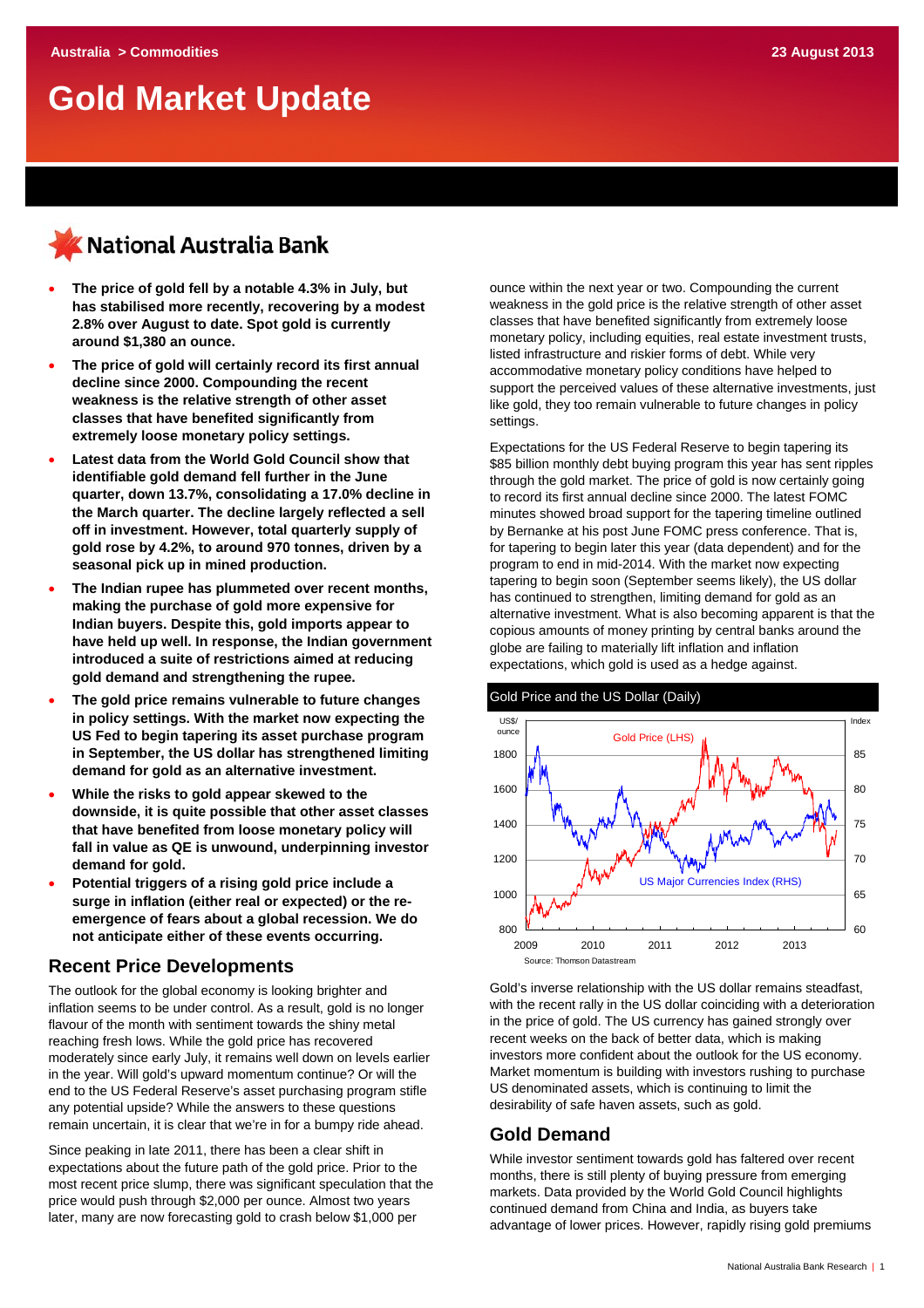in Asia and the Middle East, rising import and excise taxes in India and a devalued rupee appear to have restricted demand.



Identifiable gold demand fell further in the June quarter, down 13.7%, consolidating a 17.0% decline in the March quarter. The contraction in gold demand almost entirely reflected a sell off in investment (in the form of exchange traded funds) and a softening in central bank purchases, which was partly offset by a contribution from jewellery purchases and retail investment. The volume of gold demand declined to 4,147.1 tonnes over the year to June 2013, down from 4,457.3 tonnes a year earlier.

While central banks continue to increase their holdings of traditional assets, including gold, purchases have lessened considerably over recent quarters. Central bank purchases amounted to around 71 tonnes in the June quarter, down from 110 tonnes in the March quarter, representing the smallest outcome in two years. Nonetheless, this outcome represented the tenth consecutive quarter of net purchases. With increased uncertainty in financial markets following the global financial crisis, gold has taken centre stage, particularly for the emerging world where central bank purchases have been pronounced. The likes of Russia, Turkey, Mexico and Korea have increased their holdings of gold reserves markedly over the past four years. However, while central bank purchases remain substantial, they slowed in the June quarter despite lower prices.



The recent slump in the price of gold has spurred increased consumer demand from Indian and Chinese buyers. According to the world gold council, a 13% decline in the average gold price from Q1 2013 to Q2 2013 saw combined Indian and Chinese gold jewellery purchases increase by 116 tonnes (or 10%) to

1,238 tonnes in the June quarter. Together, these countries were responsible for almost 60% of world gold jewellery purchases in the quarter. The lure of lower prices seems to have supported gold jewellery purchases. Even in the face of falling prices, Indian and Chinese buyers continue to purchase gold because for these countries this is the traditional way to preserve wealth.

A slower growth outlook and a return of stability in the major advanced economies have seen investors shy away from currencies of the emerging market economies. India is the second largest consumer of gold, so the recent sharp depreciation of the Indian rupee is of particular importance for gold. Just last week, the value of the rupee crashed to a record low of over 64 per US dollar. For gold, a devalued rupee makes the purchase of the shiny metal relatively more expensive for Indian buyers, dampening Indian gold demand. But despite the declining value of the rupee, gold imports appear to have held up well, rising solidly in July. In a move to reduce Indian gold demand and to curb dollar spending, the Indian government has lifted the import duty on gold for a third time this year (from 8% to 10% on 13 August). It also wants to limit gold imports to no more than 850 tonnes per year by banning imports of coins and medallions, making purchasers pay in cash and enforcing that 20% of imports are used for exports. Theoretically, these restrictions should help to reduce Indian gold demand, thereby lessening Indian demand for US dollars and strengthening the rupee. However, Indian gold purchasing has remained reasonably solid to date, undermining such a recovery. In the longer term, higher duties could see Indian gold demand retreat, helping to reverse some of the recent depreciation of the rupee. However, wealth creation and rising incomes should help to underpin robust consumer demand.

### Gold Price & the Indian Rupee



### Producer De-hedging Activity

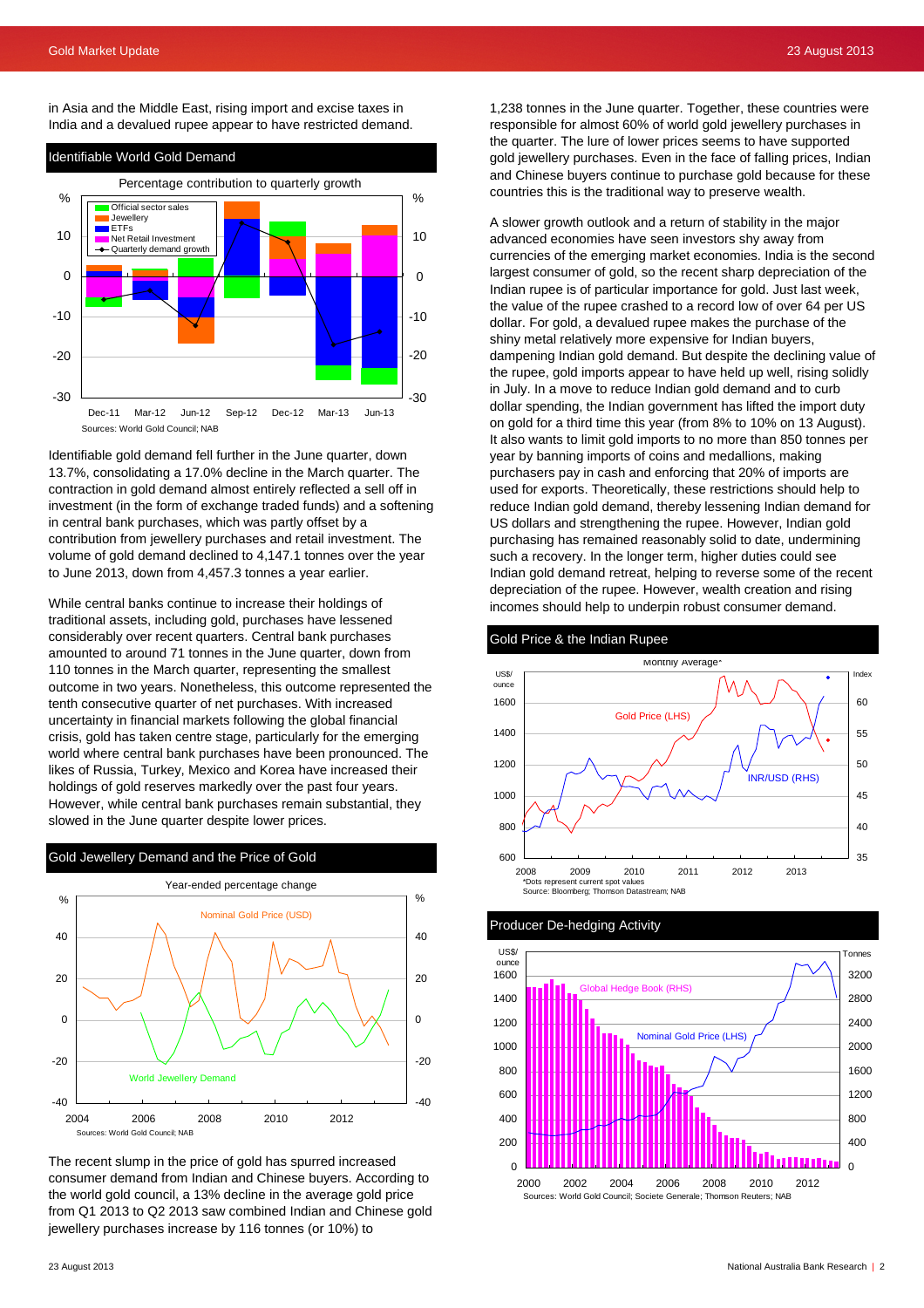1200

A diminishing source of gold demand is hedging activity among producers, which remains at historically low levels. Producers use hedges to insure against risk. With copious amounts of money printing by central banks around the globe failing to materially lift inflation and inflation expectations, the outlook for the gold price has fallen, causing a notable fall in de-hedging activity. In the June quarter 2013, the global hedge book is estimated to have declined by around 15 tonnes to around 97 tonnes of physical demand (see Graph). The reduction in the size of the global hedge book appears to reflect scheduled deliveries or option expiries as hedge positions mature, though there does not appear to be a conscious decision by hedge producers to increase hedge cover in the softer price environment.

### Exchange Traded Funds\*



### Gold Investment



The price of gold fell by a notable 4.3% in July, but has stabilised more recently, with the price recovering by a modest 2.8% over August to date. Furthermore, price volatility has narrowed, ranging from a (daily) low of \$1,285 an ounce in the first week of this month, to a more recent high of around \$1,380 an ounce. Data from a selection of US exchange traded gold funds (ETFs) highlight the sharp decline in holding of gold since the beginning of this year, with investors losing faith in gold as a store of value. Investors have substantially reduced their exposure to the precious metal, with gold holdings down by around 30% already this year in response to falling prices; ETFs are set to record their first annual decline since these products were first introduced in 2003. While ETFs holdings of gold have continued to slide over the past month, money market managers in gold futures have increased their net-long positions (as reported by the US Commodity Futures Trading Commission), albeit from very low

levels, implying a lessening of expectations of further price reductions following the recent mini-price rally.

### **Gold Supply**

According to the World Gold Council, the supply of gold increased to 969.4 tonnes in the June quarter, which is around 40 tonnes above the volume of supply added in the previous quarter (see Graph). The pick up in gold supply in the June quarter is consistent with a seasonal increase in mined production, which remains the key driver of gold supply. With the price of gold falling by around 13% in the June quarter, there was again a notable fall in recycling flows. While central banks continued to purchase gold in the quarter, removing supply from the market, there has been a gradual reduction in the amount of gold purchases since the end of last year. Of note has been a pull back in Chinese central bank purchases, with 71.1 tonnes purchased in the June quarter – the lowest in two years.



#### World Gold Supply (Quarterly)

Source: World Gold Council

Mine supply

The falling price of gold is putting increased pressure on some gold producers, particularly those in South Africa where costs have surged rapidly over recent years due to rising wages and environmental pressures. However, even if the current soft price environment does put the brakes on future capacity plans, already committed mines will begin to yield production over the next year, which could see production rise from its current high level. Furthermore, gold used in electronics accounts for around 10% of gold demand, and given the short-life span of most gadgets, the flow of recycled gold should contribute more to supply in coming years.

2007 2008 2009 2010 2011 2012 2013

Official sector sales

### **Outlook**

-200  $\overline{0}$ 

While gold is perceived as a safe-haven asset and an end to QE would imply the US economy is treading along a safer path to recovery, investors already seem much less concerned about the outlook for global growth. As such, much of gold's safe-haven appeal has already been tarnished. This implies that an end to QE may not necessarily see the gold price slump further. Indeed, it is quite possible that other asset classes that have benefited from loose monetary settings more recently will fall in value as QE is unwound, which may help to underpin investor demand for gold.

However, there is a real source of downside risk posed by the slowing Indian, and to a lesser extent, Chinese economies. India and China are both the largest consumers of gold, together accounting for around 55% of global demand. Thus, the outlook for these economies should provide some indication about the future path for gold. With the Indian rupee currently under a lot of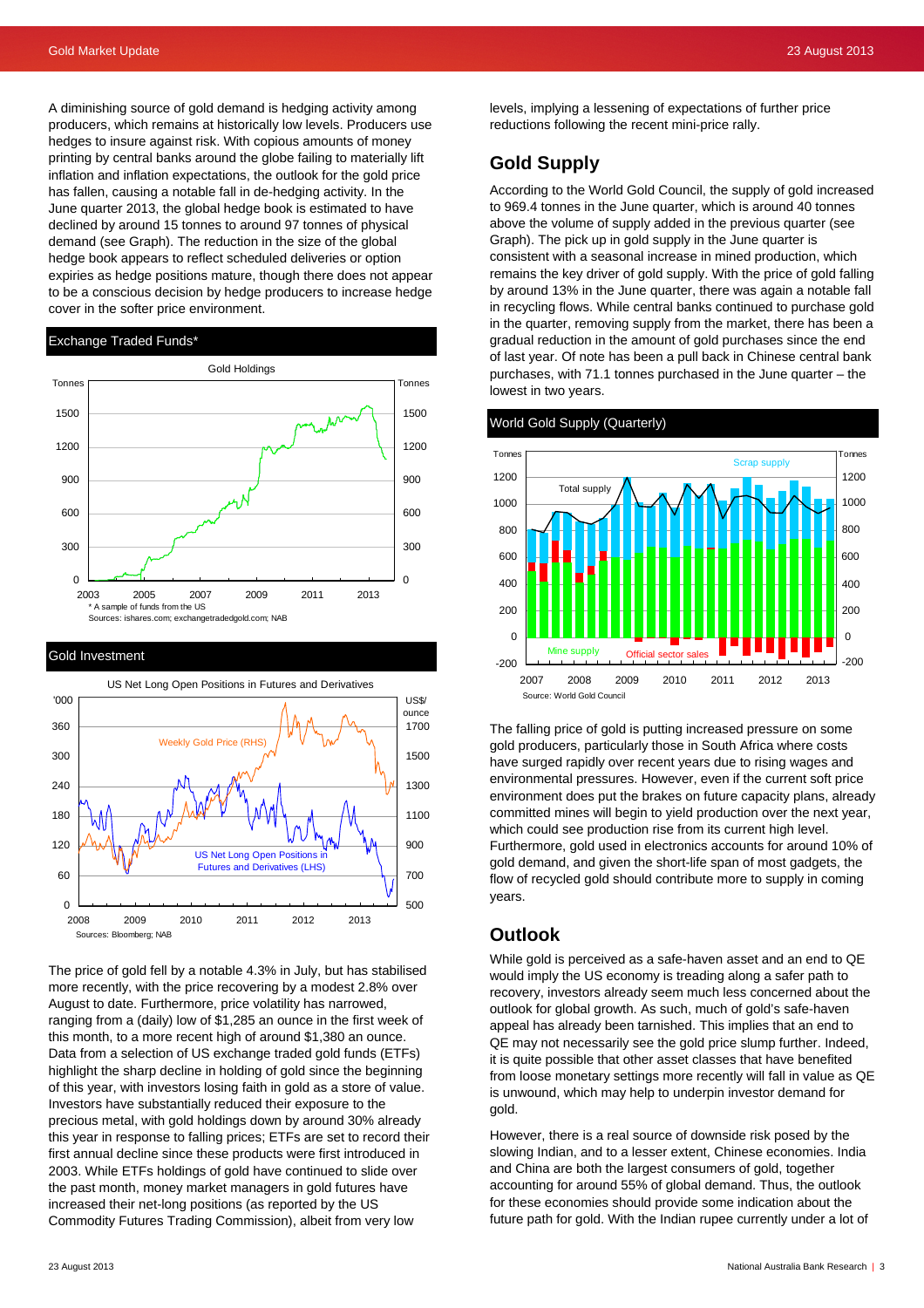Nominal Gold Price



[alexandra.knight@nab.com.au](mailto:alexandra.knight@nab.com.au)  [rob.brooker@nab.com.au](mailto:rob.brooker@nab.com.au)

strain, the risks to the Indian economy remain elevated, and government authorities remain intent on reducing gold demand. Things appear less uncertain in China, with authorities determined to keep a 7% floor under growth. While slowing economic activity could weaken underlying support for the shiny metal, Indian and Chinese buyers are likely to continue to purchase gold because for these countries, this is the traditional way to preserve wealth.

On the other hand, there are some potential triggers of a rising gold price, including a surge in inflation (either real or expected) or the re-emergence of fears about a global recession. Inflation is expected to eventually reappear in a number of countries as a result of current (loose) fiscal and monetary policy settings. However, it is expected to build slowly over the next few years. When combined with our expectation for global growth to gradually recover towards trend over the next year or so, neither of these triggers is likely to eventuate.

Taking all of these risks into account, as well as the outlook for rising global supply, it remains our expectation that prices will gradually soften over the forecast horizon. While external influences are likely to keep demand for gold varied over the remainder of 2013, we generally expect the price to moderate to around US\$1,300 an ounce by the end of 2013, before gradually declining to around US\$1,100 an ounce by the end of 2014, as growth in the major advanced economies regains momentum and investors increase their demand for riskier assets.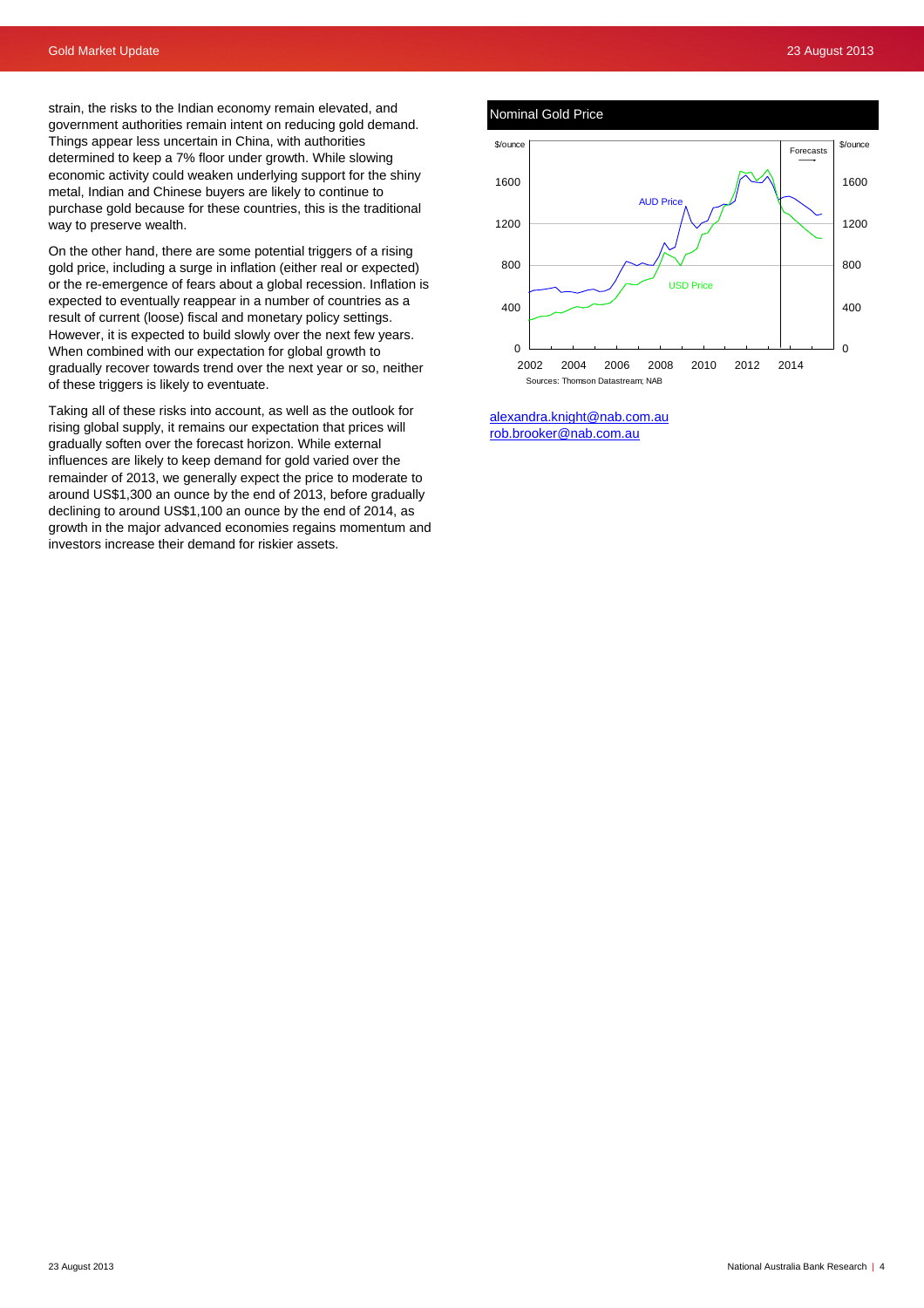# **Quarterly Price Profile**

|                                  | Actual        | Forecasts |        |        |        |        |        |        |        |
|----------------------------------|---------------|-----------|--------|--------|--------|--------|--------|--------|--------|
|                                  | <b>Jun 13</b> | Sep 13    | Dec 13 | Mar 14 | Jun 14 | Sep 14 | Dec 14 | Mar 15 | Jun 15 |
| Gold - US\$                      | 1417          | 1310      | 1290   | 1240   | 1190   | 1150   | 1100   | 1060   | 1060   |
| Gold - AUS                       | 1428          | 1460      | 1460   | 1440   | 1400   | 1370   | 1330   | 1280   | 1290   |
| Sources: Thomson Datastream; NAB |               |           |        |        |        |        |        |        |        |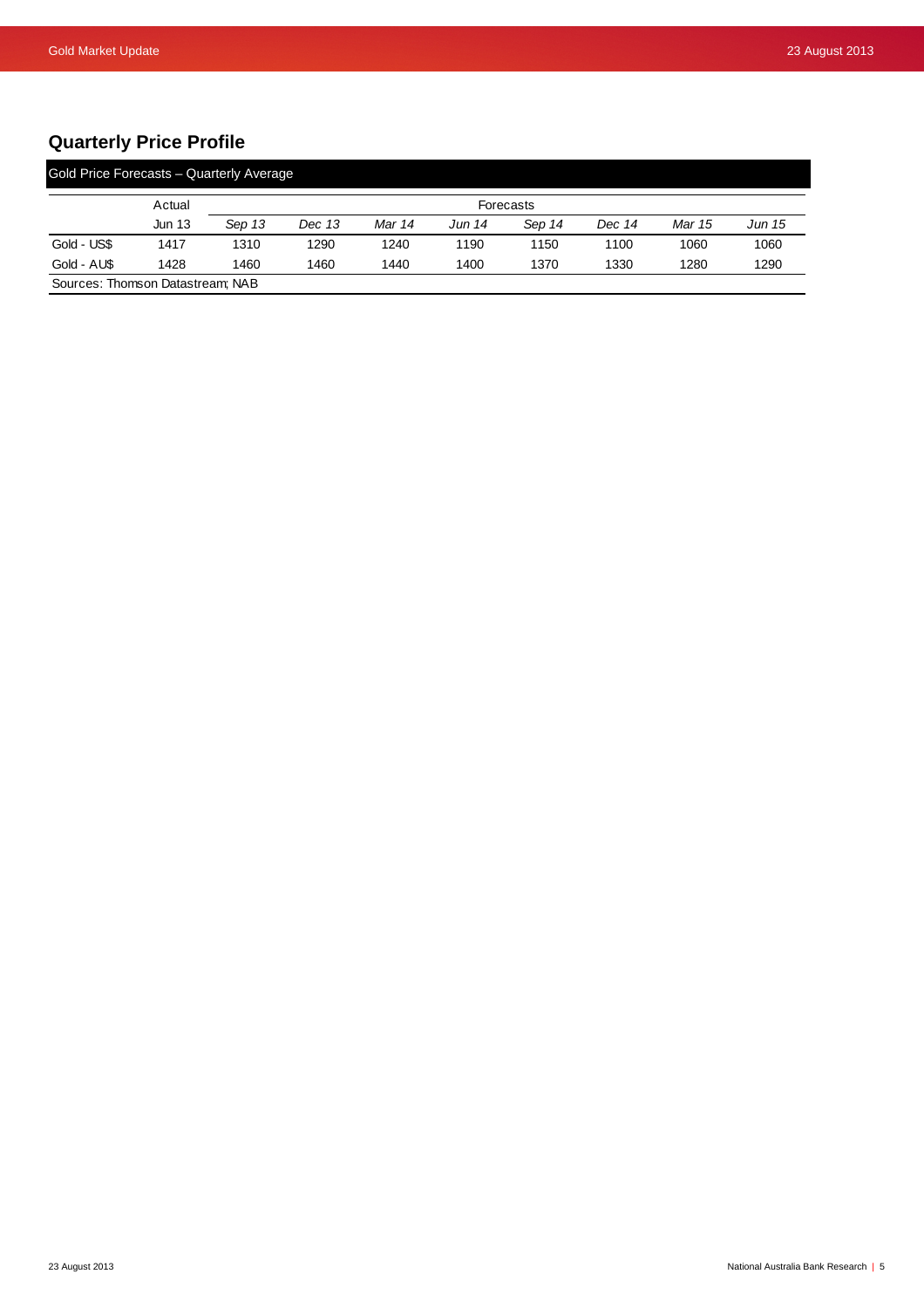# **Global Markets Research**

Peter Jolly Global Head of Research +61 2 9237 1406

## **Australia**

**Economics** 

Rob Henderson Chief Economist, Markets +61 2 9237 1836

Spiros Papadopoulos Senior Economist +61 3 8641 0978

David de Garis Senior Economist +61 3 8641 3045

**FX Strategy**  Ray Attrill Global Co-Head of FX Strategy +61 2 9237 1848

Emma Lawson Senior Currency Strategist +61 2 9237 8154

### **Interest Rate Strategy**

Skye Masters Head of Interest Rate Strategy +61 2 9295 1196

Rodrigo Catril Interest Rate Strategist +61 2 9293 7109

### **Credit Research**

Michael Bush Head of Credit Research +61 3 8641 0575

Ken Hanton Senior Credit Analyst +61 2 9237 1405

### **Equities**

Peter Cashmore Senior Real Estate Equity Analyst +61 2 9237 8156

Jenny Khamphet Senior Real Estate Equity Analyst +61 2 9237 9538

# **New Zealand**

Stephen Toplis Head of Research, NZ +64 4 474 6905

Craig Ebert Senior Economist +64 4 474 6799

Doug Steel Markets Economist +64 4 474 6923

Mike Jones Currency Strategist +64 4 924 7652

Kymberly Martin **Strategist** +64 4 924 7654

# **UK/Europe**

Nick Parsons Head of Research, UK/Europe, and Global Co-Head of FX Strategy + 44 207 710 2993

Gavin Friend Markets Strategist +44 207 710 2155

Tom Vosa Head of Market Economics +44 207 710 1573

Simon Ballard Senior Credit Strategist +44 207 710 2917

Derek Allassani Research Production Manager +44 207 710 1532

# **Group Economics**

Alan Oster Group Chief Economist +61 3 8634 2927

Tom Taylor Head of Economics, International +61 3 8634 1883

Rob Brooker Head of Australian Economics +61 3 8634 1663

Alexandra Knight Economist – Australia +(61 3) 9208 8035

Vyanne Lai Economist – Agribusiness +(61 3) 8634 0198

Dean Pearson Head of Industry Analysis +(61 3) 8634 2331

Robert De Iure Senior Economist – Property +(61 3) 8634 4611

Brien McDonald Economist – Industry Analysis +(61 3) 8634 3837

Gerard Burg Economist – Industry Analysis +(61 3) 8634 2778

John Sharma Economist – Sovereign Risk +(61 3) 8634 4514

James Glenn Economist – Asia +(61 3) 9208 8129

Tony Kelly Economist – International +(61 3) 9208 5049

### **Important Notice**

This document has been prepared by National Australia Bank Limited ABN 12 004 044 937 AFSL 230686 ("NAB"). Any advice contained in this document has been prepared without taking into account your objectives, financial situation or needs. Before acting on any advice in this document, NAB recommends that you consider whether the advice is appropriate for your circumstances. NAB recommends that you obtain and consider the relevant Product Disclosure Statement or other disclosure document, before making any decision about a product including whether to acquire or to continue to hold it.